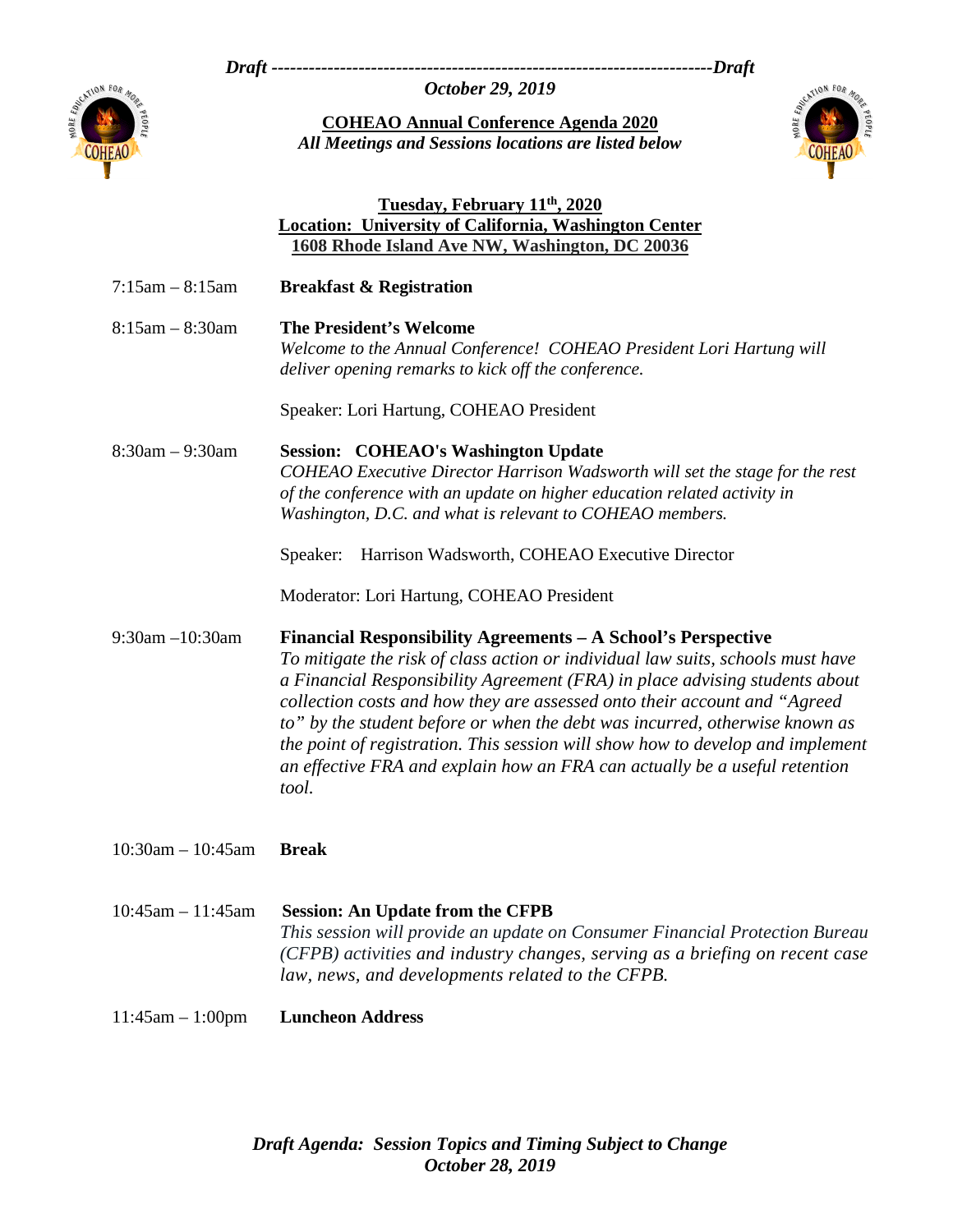|                                   | -----------------------------Draft                                                                                                                                                                                                                                                                                                                                                                                                                                                                               |
|-----------------------------------|------------------------------------------------------------------------------------------------------------------------------------------------------------------------------------------------------------------------------------------------------------------------------------------------------------------------------------------------------------------------------------------------------------------------------------------------------------------------------------------------------------------|
| October 29, 2019                  |                                                                                                                                                                                                                                                                                                                                                                                                                                                                                                                  |
| $1:00 \text{pm} - 2:00 \text{pm}$ | Session: Institutional Loans-A comparison of Institutional Loans and<br><b>Income Share Agreements</b><br>This session will delve into the benefits and differences of the two programs.<br>ISA's are growing in popularity, but are they the right choice to pursue for your<br>campus? Are they more similar to loans, or should they be thought of as<br>contracts? Members of COHEAO's Institutional Loans Task Force will answer<br>all your questions.                                                     |
| $2:00 \text{pm} -3:00 \text{pm}$  | <b>Session: Financial Literacy</b><br>In June 2019, the Treasury Department issued an extensive report on steps<br>schools can take to improve financial literacy education on their campuses to<br>better inform student borrowing and effectively engage students in financial<br>literacy and education. This session will explore some of these recommendations<br>as well as give an update from the financial literacy world in general, and there<br>will be a discussion of best practices and programs. |
| 3:00pm-3:15pm                     | <b>Dessert Break</b>                                                                                                                                                                                                                                                                                                                                                                                                                                                                                             |
| $3:15 \text{pm} - 4:15 \text{pm}$ | Session: An Update on the Federal Perkins Loan Program                                                                                                                                                                                                                                                                                                                                                                                                                                                           |
| $6:00 \text{pm} - 7:30 \text{pm}$ | Silent Auction and Reception to Benefit the COHEAO Scholarship Fund<br>Join your colleagues for an evening reception and great fun in the name of a<br>great cause! The COHEAO Silent Auction at the Annual Conference is the<br>primary funding mechanism for our Scholarship Fund. It is not always so silent,<br>but there are always great items available at great prices and fun for all<br>involved!                                                                                                      |
|                                   | <b>Wednesday, February 12th, 2020</b><br><b>Capital Visitor Center</b><br>First St NE, Washington, DC 20515                                                                                                                                                                                                                                                                                                                                                                                                      |
| 8:30am-8:45am                     | <b>Breakfast</b>                                                                                                                                                                                                                                                                                                                                                                                                                                                                                                 |
| $8:45am - 9:00am$                 | <b>Annual Business Meeting- Bob Frick</b><br><b>Awards: Lori Hartung</b>                                                                                                                                                                                                                                                                                                                                                                                                                                         |
| $9:00am - 9:30am$                 | <b>Session: Congressional Address</b>                                                                                                                                                                                                                                                                                                                                                                                                                                                                            |
| $9:30$ am $-10:30$ am             | <b>Session: Session: Department of Education Update</b>                                                                                                                                                                                                                                                                                                                                                                                                                                                          |
| $10:30$ am $- 10:45$ am           | <b>Break</b>                                                                                                                                                                                                                                                                                                                                                                                                                                                                                                     |
| $10:45$ am $-11:45$ am            | <b>Session: Congressional Staff Panel</b>                                                                                                                                                                                                                                                                                                                                                                                                                                                                        |
| 11:45am -12:15pm                  | <b>How to Maximize Advocacy Efforts</b>                                                                                                                                                                                                                                                                                                                                                                                                                                                                          |
| 12:15pm -12:30pm                  | <b>Closing Remarks</b>                                                                                                                                                                                                                                                                                                                                                                                                                                                                                           |

*Draft Agenda: Session Topics and Timing Subject to Change October 28, 2019*